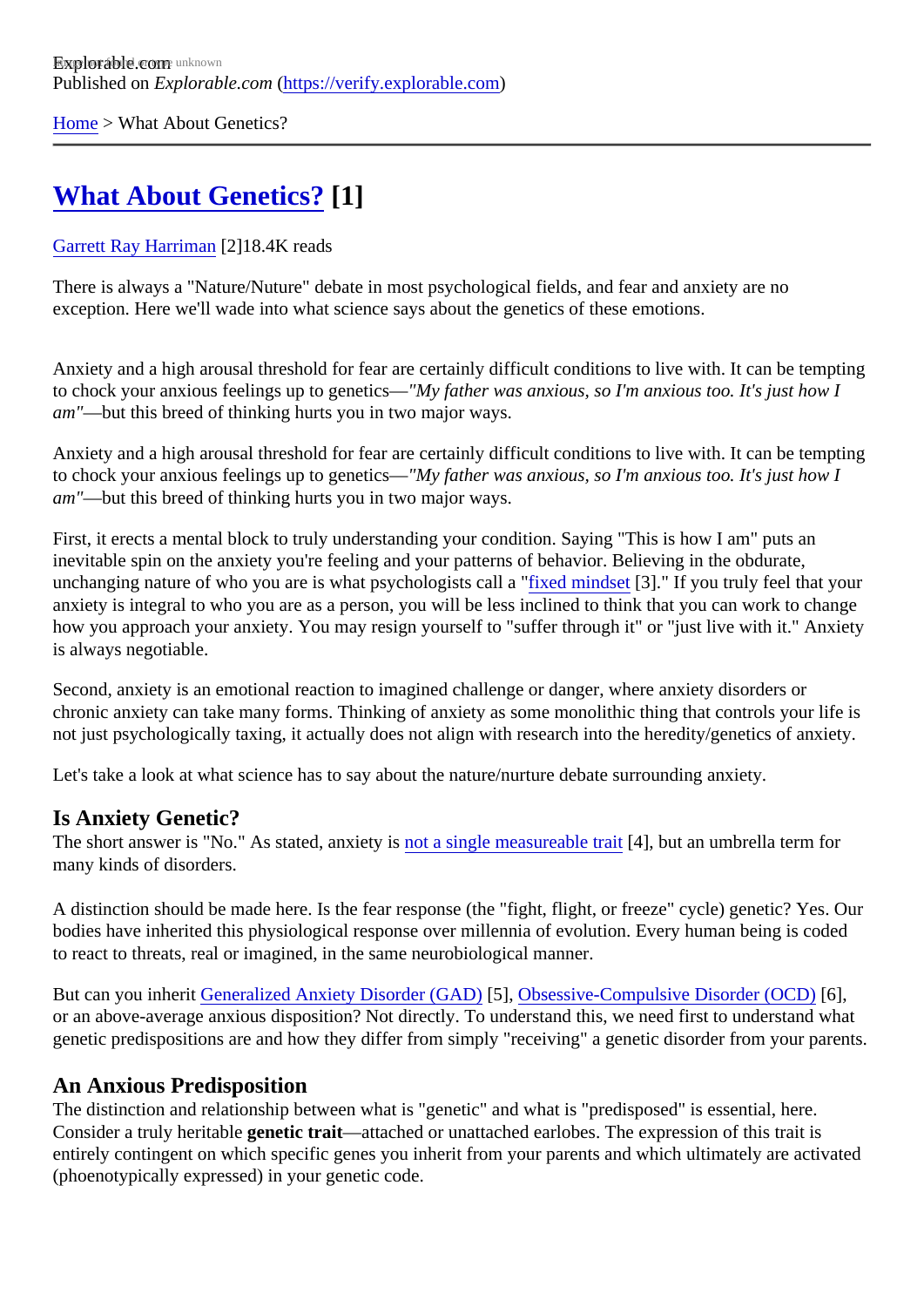A predisposition is more the chance, the probabilty, that other genetic/heretiable traits you have may make you more likely to experience certain conditions later in life. The complex weave of other genetic traits you have, and the interplay of your environment on those traits, leads to a higher risk for developing certain conditions. Anxiety disorders by and large fall into this category—in other words, there is not a dominant "anxiety gene" that turns on or off in people who develop anxiety disorders.

Currently, scientists are in the procesidentifying certain genetic markers that may make people more prone (predisposed) to acquire anxiety disorders far [8] it appears that panic-related disorders, agoraphobic tendencies (fear of public spaces), and a small group of specific phobias are most closely linl to identifiable genetic configurations. It also appears that perhaps 30% - 40% of a person's predisposition toward developing anxiety disorders can be explained through genetic predispositions, the other 60% left to environmental risk factors.

## The Role of Environment

Speaking of, what are "environmental risk factors?"

You've likely heard the term "Nature vs. Nurture." This refers to the notion that certain health- and psychology-related conditions may be more the product of nature—your genetics—or of nurture—the environment and experiences that have shaped you. These debates camber may and completel, and many positive and negative characteristics of personality and behavior are a combination of these two concepts.

Where anxiety is concerned, there are many environmental risk factors that can work together to evoke, or trigger, a person's predisposition toward stress or anxiety conditions. In a sense, think of these risk factors events that, if present and persistent in a person's life and throughout their development, increase the risk that those complex predispositions activate and make susceptibility to anxiety disorders more likely. It's no a one-to-one relationship the way completely hereditary traits are, but a game of odds and circumstances.

Here is a short list of environmental risk factors that have been scientifically shown to increase the odds of person predisposed to anxiety developing a disorder:

- Stress- Long-term and emotionally scarring stress, especially. Your reactions, thoughts, and behaviors when under duress and their subsequent reinforcement.
- Upbringing  $-$  [Studies show](http://www.ncbi.nlm.nih.gov/pmc/articles/PMC3102861/)[10] that children who develop panic disorder before age 20 are more likely to have parents who have the condition or another related anxiety disorders. By no means an "anxiety sentence," evidence still suggests that anxiety disorders are more common in people whose parents also suffer from them.
- 

Trauma, Abuse, & Neglect- Early experiences with trauma, foul parenting, or lack of strong, healthy social support increase the predispositional expression of anxiety. People raised in low-incor households and who lack healthy lifestyles are also more vulnerable.

Other Anxiety Disorders – [Panic attack](https://explorable.com/panic-disorder)s[1], [depressio](https://explorable.com/depressive-disorders)n[12], PTSD, and insomnia are all debilitating and stressful anxious conditions. If you suffer from any one of them, you are more likely to develop other anxiety disorders.

Source URL: https://verify.explorable.com/e/what-about-genetics